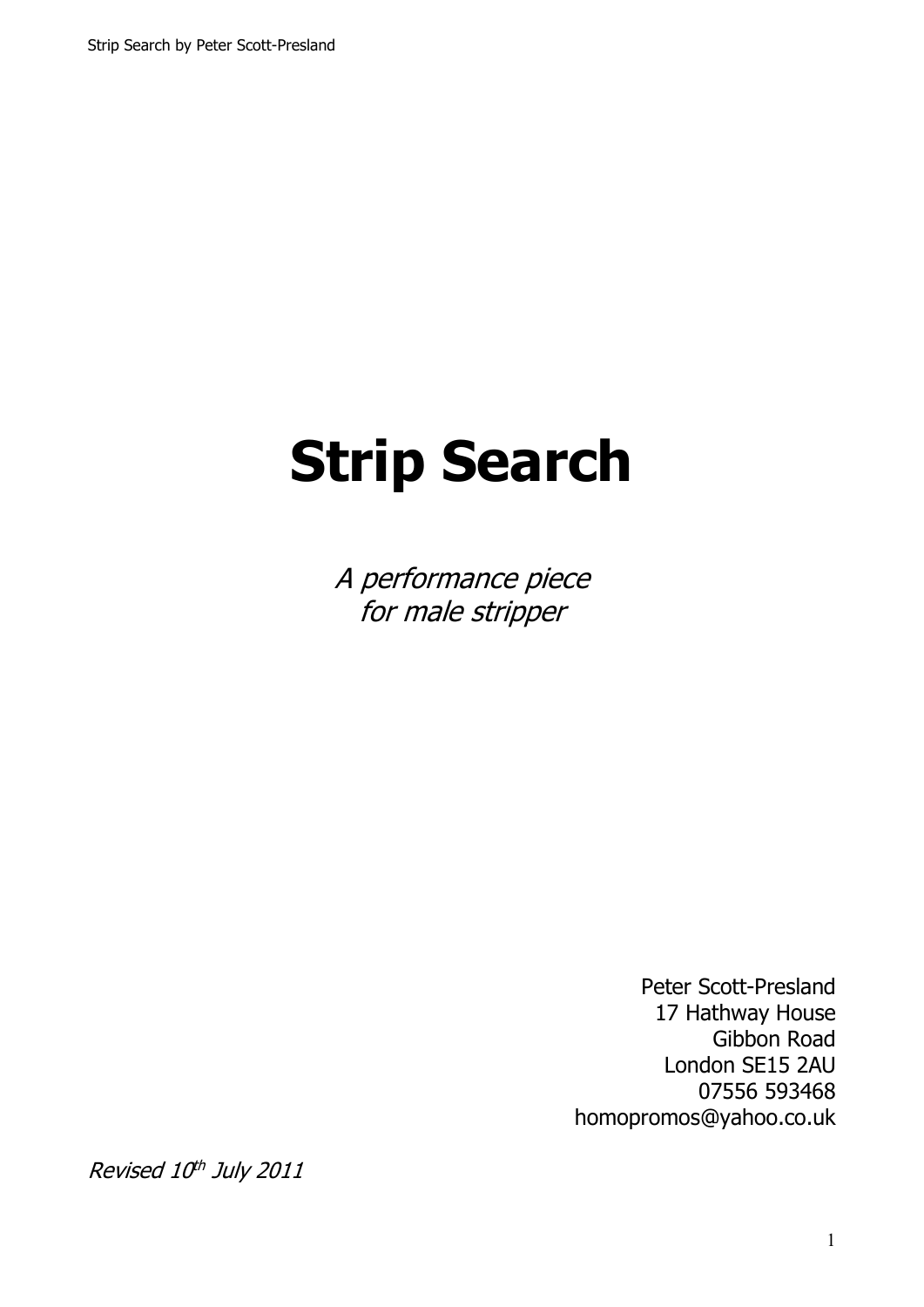**(The action takes place during a male strip routine in a slightly run-down gay bar in East London. The routine has to reach certain points by certain stages in the script, but is otherwise what the stripper devises. The written sections are performed completely separately from the routine, with the actor "freezing" before each transition, which is also accompanied by an obvious lights change. )**

**Sound: T1 (Spoken Intro + Fanfare + Drums + Intro to "Waiting for a Hero".)**

# **(S takes off beret, undoes jacket. He sees someone in the audience.)**

SQUADDIE: Oh no, not you again. I thought you'd given this one a miss. **(To audience)** I didn't see him behind the pillar. That's the worst of this job. You get stalkers. There's this guy been following me round for the last eight weeks. For a start, he makes Danny de Vito look like Brad Pitt. Face like a sow's twat. He always stands right up front at the side there. He keeps hoping I'm going to pick him for the baby oil again. Not a fucking chance, mate. Dream on. It was one of the early dates, just after I turned professional. I didn't know any better. I just picked anybody out of the audience. I didn't know the power I had  $-$  I'd forgotten, see. And this night, there was an oversexed dwarf ready to rush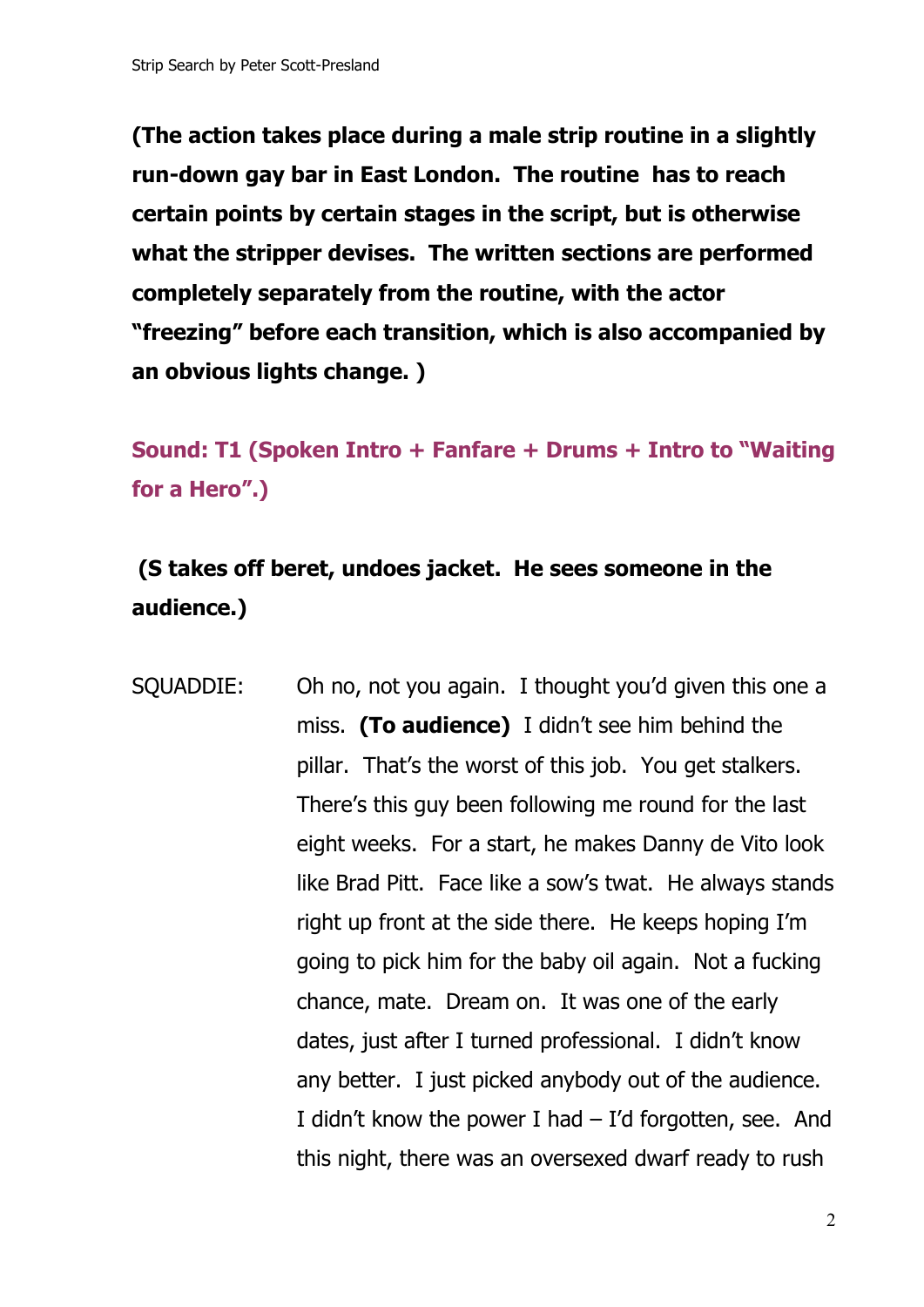the stage. It's meant to be a game, see. I should have realised he was taking it too seriously.

I should have seen it in those little piggy eyes. Greedy. I gave him the baby oil and he got *his* dick out too, before you can say George Michael, and he started to wank himself off while he squirted oil all over me. Get off! There's only one penis round here, mate. And that's mine. That's what they've come to see. Well, you have, haven't you? Cut the cackle and get them off, that's what you're thinking, aren't you? That's the system. And me, I play the system.

But you mustn't show it too early. Where's the suspense? Where's the tension? So you have to wait a bit…. And admire… the skin…. the pecs…. the abs…. It's Alfred Hitchcock really, innit? Suspense.

# **Sound: T2 ("One Night Only". S takes off Jacket.)**

I love reading Celebrity Interviews. Those 60-second jobbies. When I'm a celebrity I'm going to give interviews all the time. Like "What is your idea of perfect happiness?" Listening to the pay-out of a fruit machine, which never stops…

# **Sound: T3 (Arcade sounds. Reduce volume when he starts to speak)**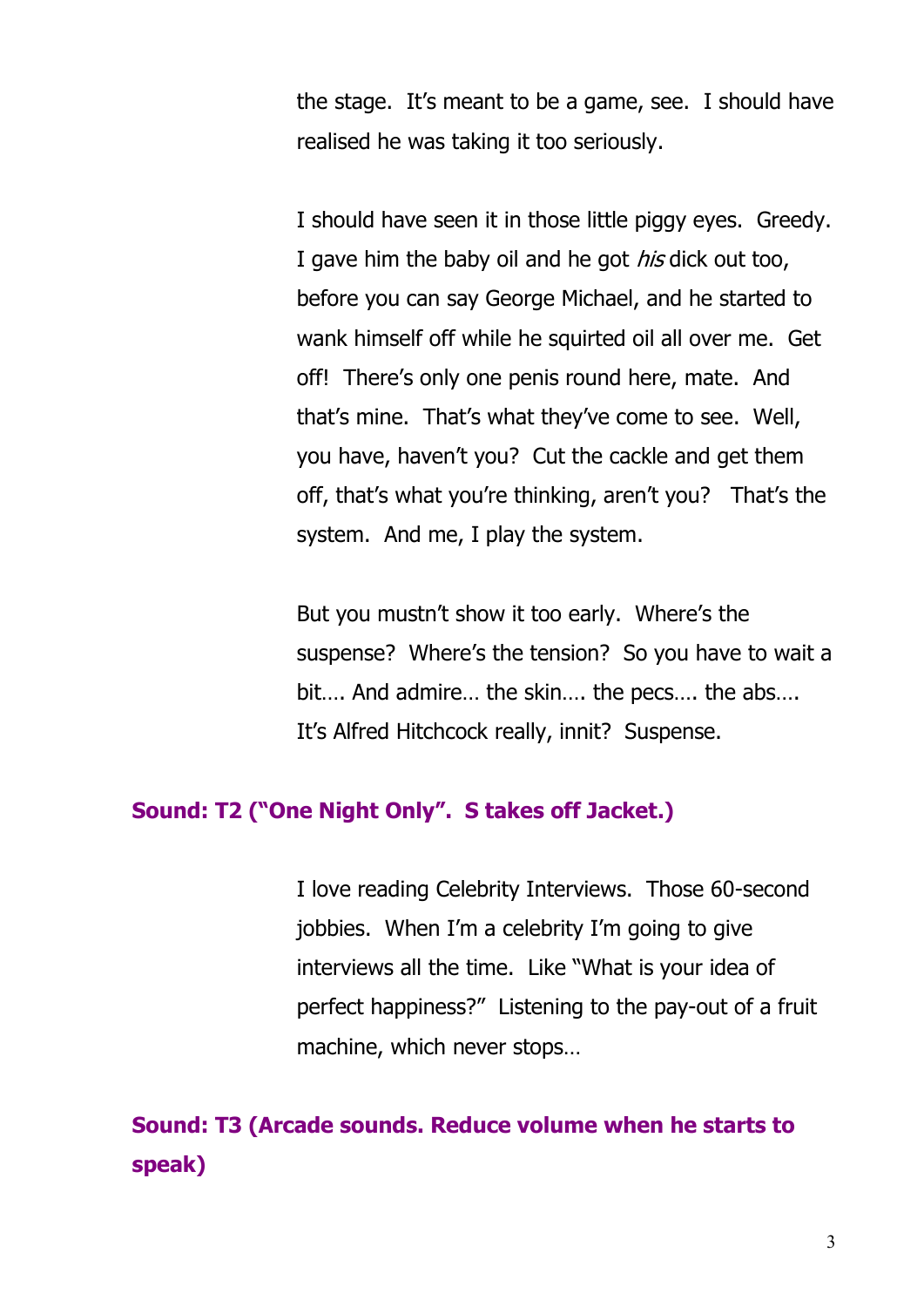# **SQUADDIE is now about 10 years old. 1993.)**

All right, old fruit machine, this is it. I'm going to take you for everything you got.

# **(Fade out arcade sounds)**

I've been lucky all day. First thing, Terry dropped a tenner out of his trousers. They was so all over each other they never noticed when I picked it up. They never notice me, except when Mum shouts at me and Terry thumps me. Mum tells me, "Stop looking at me like that, you little bugger. Hit him Tel." So he does. Right in the eye. And then when the Social asks, I have to say I walked into a door or something. The Social are bloody useless. They was in London too, before we moved to here to the arsehole of the world, so Mum could be with Terry.

Sometimes, Terry makes me watch while he's giving her one.

#### **(Puts money in, pulls handle. Watches greedily. Nothing.)**

Cherries! Who wants cherries? Cherries is crap. You give me Bells or Bars, or Nothing. **(Pulls handle.)**  Nothing.

**(To machine:)** Now I'm warning you. Think you got a nice cushy number here, dontcha? But -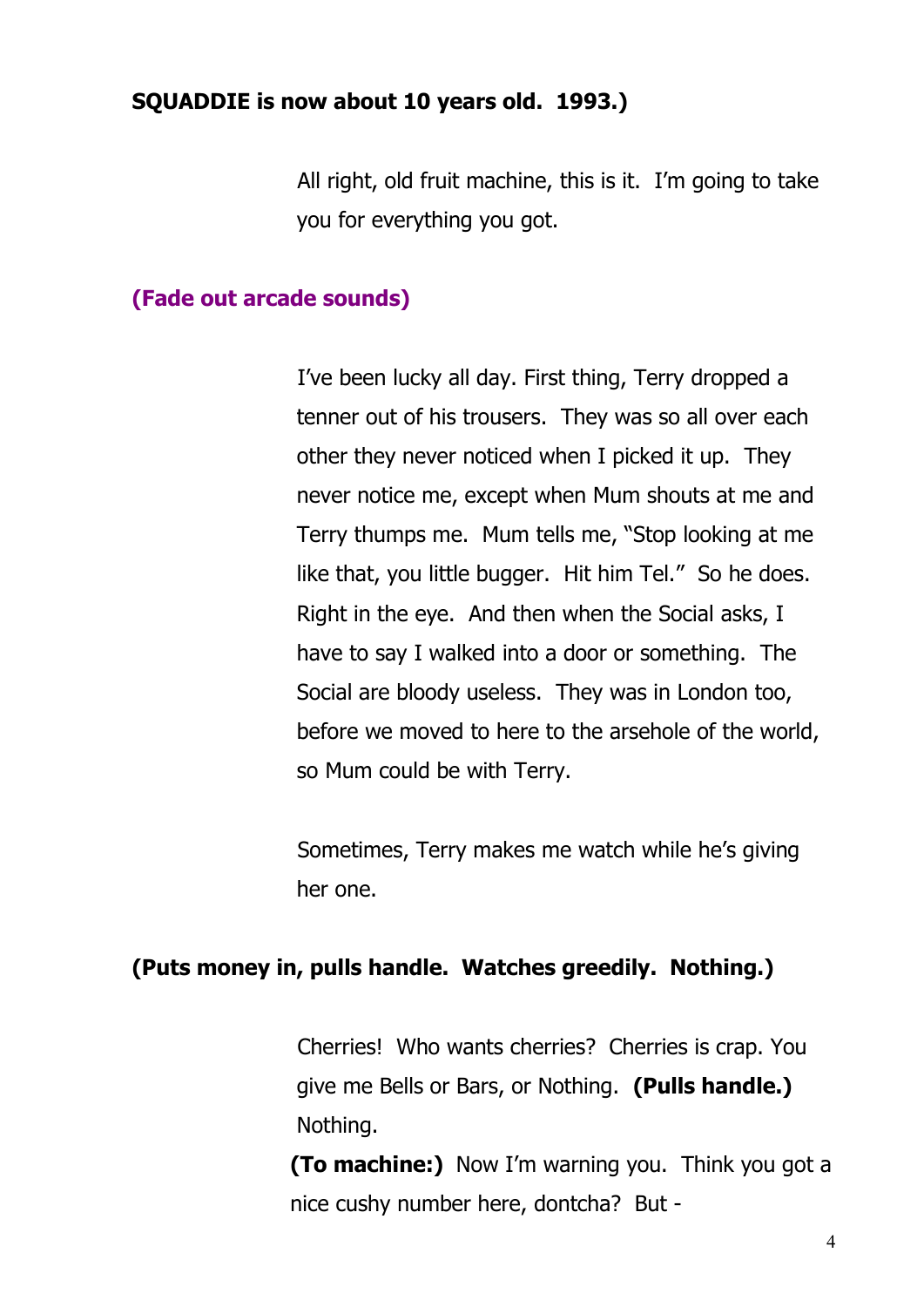**(confidential)** just when you think you bled me rotten, see? – **(Shouts)** Pow! Jackpot! Double jackpot! Forty quid! Chunk-chunk-chunk-chunk! Sweetest sound in the world. Everyone in the arcade turns and looks at you, but you act casual, like it's no big deal cos you win double jackpots all the time. And you can feel their eyes on you  $-$  you, the only black kid in Treorchy  $-$  as you go up to the cashier's with your hands stuffed with tokens, dripping with them, slipping them all over the floor like you just don't give a toss. And all the other punters are  $-$  deep  $-$  livid  $-$  green.

It's not luck, it's skill. Eyes open, wits about you, quick reactions, think on your feet. **(He presses the handle, watches the cogs going round. One stops.)** A bar – yesss! **(Next one stops)** Two bars! Now you're talking. Double jackpot here we come. Then I'll walk out cool as you like over to Boots and get some of that "Passion" by that Elizabeth Taylor in the shiny black box, that Mum says she likes. Then maybe she'll notice me.

**(The third strip stops.)** A sodding lemon. Collect? No, 'it isn't worth it, s'only a quid. So – hold… hold… **(He presses two "Hold" buttons and pulls the lever.)** Come on, baby. Don't let me down. **(It stops)** Bastard! No  $-$  wait. We got a nudge. Where is it? Where're you hiding, my little bar? **(He bends down, squinting to see if there's a Bar about to drop** 

5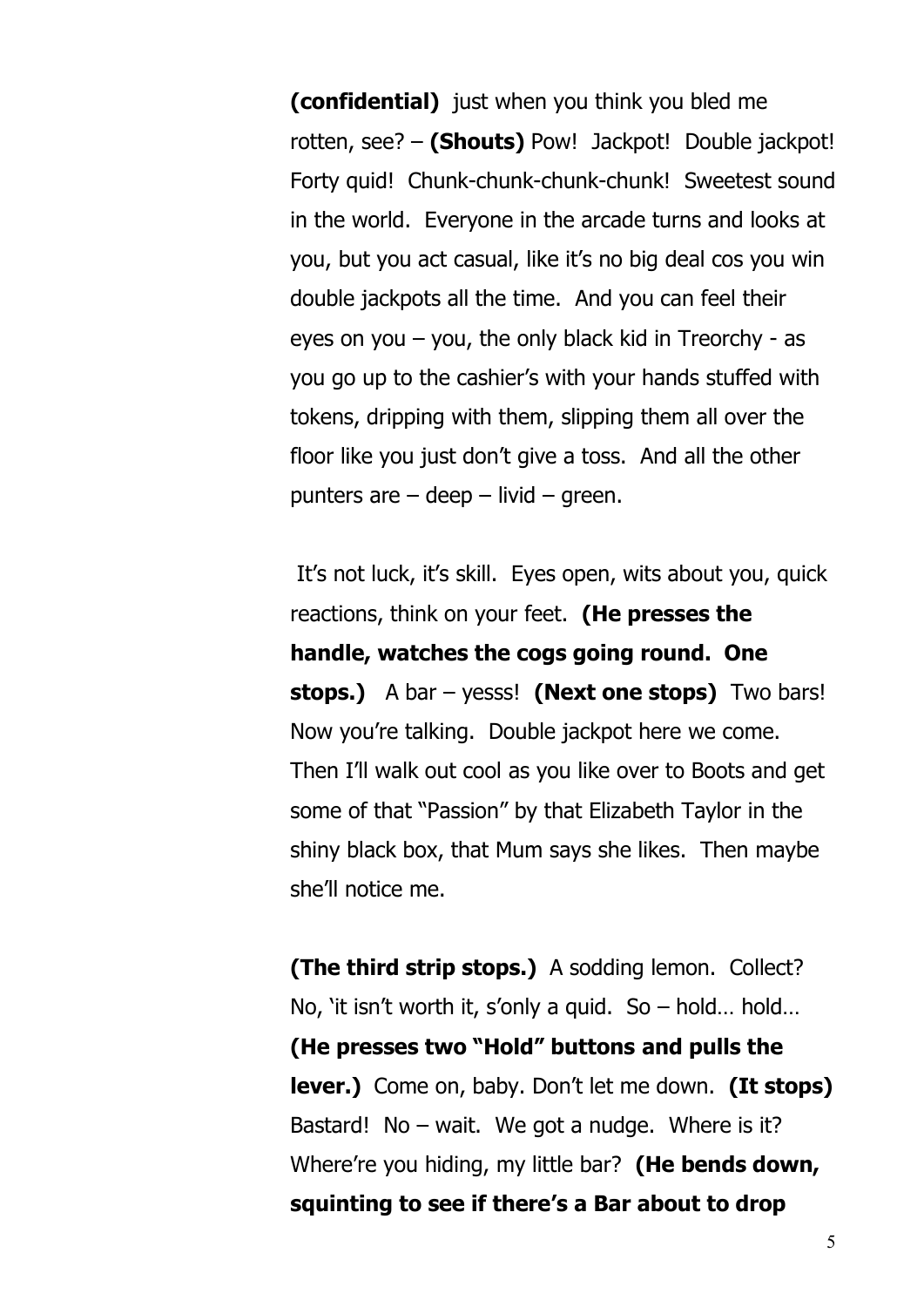**down.)** Yeah. There you are, my little darling. Come on down, for Mum. **(He nudges it into position)** Yeah! Five quid! We're on the treasure trail! Go, go, go. Seven… ten…fifteen… Jackpot?

Collect? You must be joking. I told you it was my lucky day. **(Deep breath)** Dear God in Heaven, gimme the double, make it forty quid, and I'll get Elizabeth Taylor's "Passion", 75 millilitres for £21.99 and make Mum love me. **(Presses button)** Double or nothing, double or nothing, double or nothing. Take your time… Easy… **(Closes his eyes. Agonising pause. He opens them.)** Nothing. **(Pause. He is so disappointed.)**  Oh, Mum, I'm sorry. I'm so sorry.

# **Sound: T4 ("Bring me to life" opening.)**

"What is your greatest fear?" Finding an amusement arcade and not being able to walk past it. No, I didn't mean that. I don't need them any more, I don't. I'm going to be a star now, and Mum's dead.

# **Sound: T5 ("Bring me to life" 2. S takes Armband off.)**

(1996) I'll never forget the first time I knew blokes really fancied me. I must have been about thirteen, and bunking off from school one afternoon, cos it was dead boring.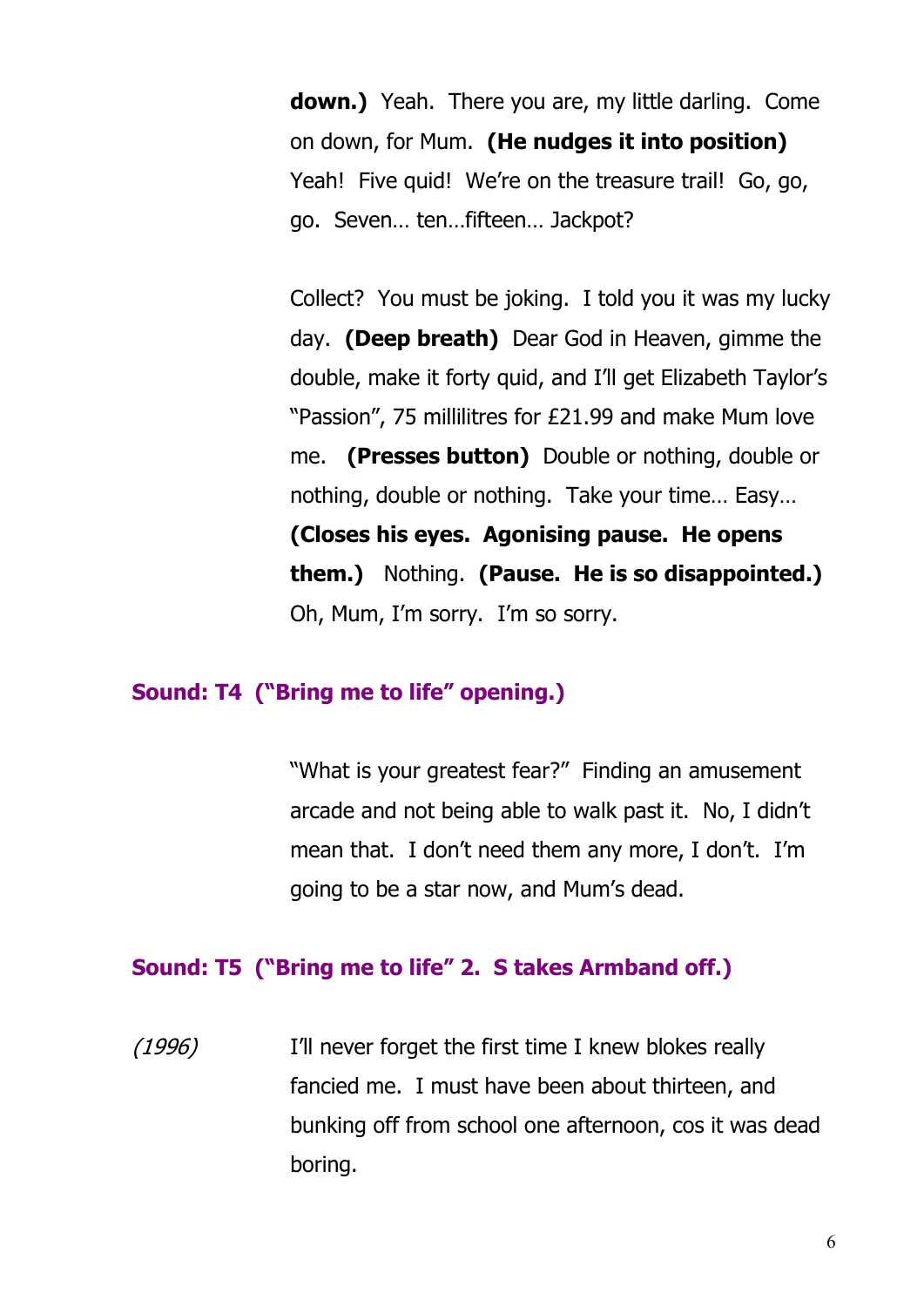So I was going down the arcade as usual. But on the way I went into this toilet, see, opposite the Zebras' Rugby Ground, cos I needed a pee. And this brickie comes in, covered in cement dust, had a few pints lunchtime. And he's standing there next to me wanking himself off.

He's got this big flabby thing, one of those WYSIWYG dicks. WYSIWYG. "What you see is what you get". And he looked hard at me and I must have looked much more than 13, cos he stared at my dick, not a sign of that scared look you get when they think you're jailbait. I'd shot up that last year. 6ft, even at 13, and like a beanpole. And that's, like, big, cos they're little blokes in South Wales, as a rule.

And he went into this cubicle, and he turned round and looked at me. I wasn't queer, of course, but I followed him in.

I was dead cool about it, real slow, cos I just knew he really, really wanted it. I just sat down on the top of the bog seat, and opened the top of my sweatpants. And I forced him down on his knees with my eyes. And right at that moment, I knew  $-$  at last  $-$  that I had some real power.

**Sound: T6. ("Bad". S rips vest off.)**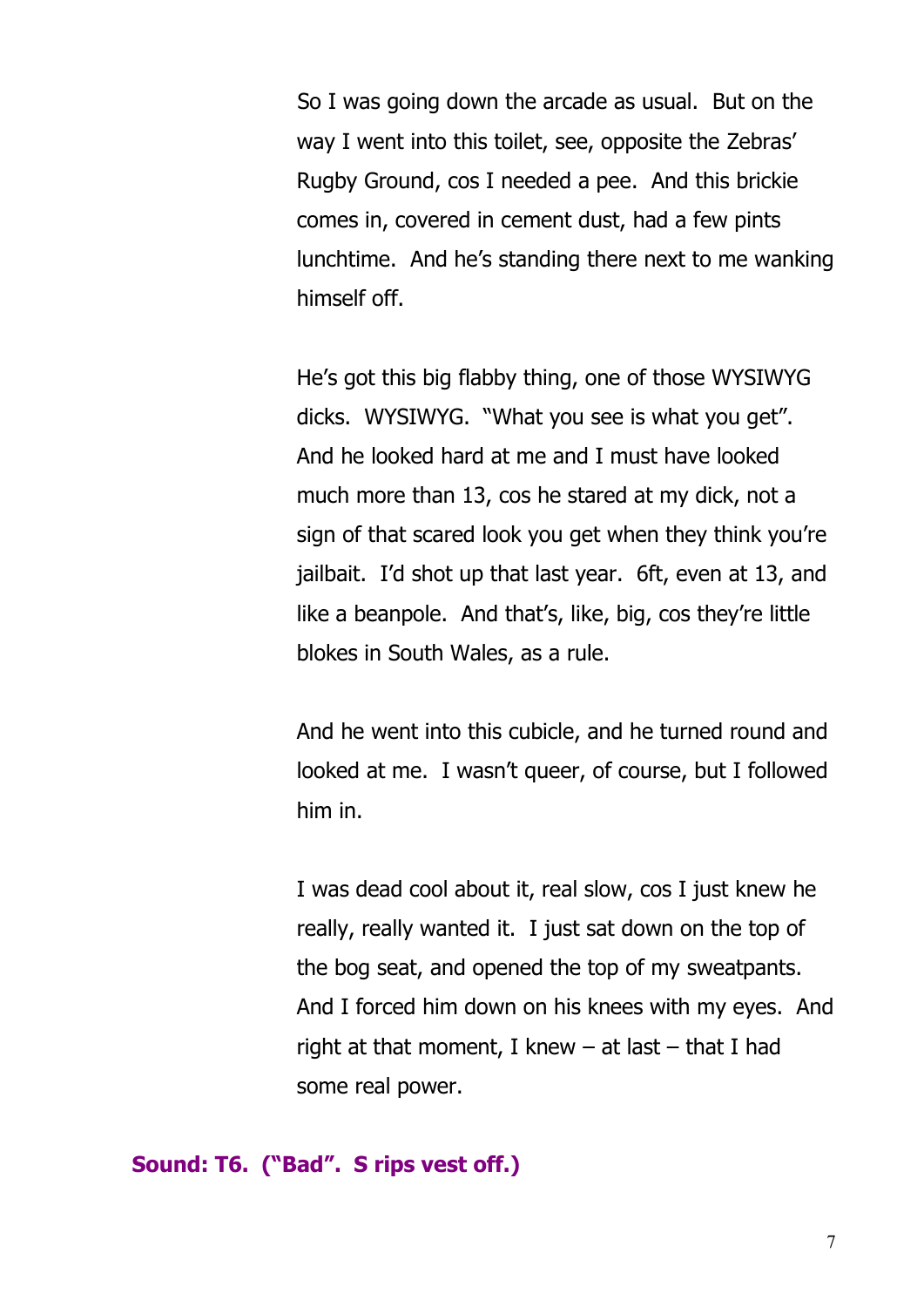Next question: "Which living person do you most admire?" Me. Cos it's all I got.

# (1997)

One afternoon in the arcade, this man came and played the machine next to me. And when I ran out of money, he just kept feeding more coins into my machine, didn't look at me or anything. About an hour later, he just said, "Would you like a lift anywhere?" Very polite, nice voice, nice vowels, like we'd just had tea together or something. But I knew what he was after because it was all over the Sunday papers about then. Scandals in care homes all over North Wales. You know the sort of thing. But I thought to myself, why not? Where else you going to get that kind of money when you're fourteen?

He weren't a bad looking bloke actually, about forty, kind of stocky. Not that I fancied him, of course. I was a bit scared, tell the truth, cos I thought to myself, what's he going to want? I wasn't going to let him fuck me, no fucking way, that's how you got AIDS.

In the car, I started to get nervous. But we drove out of town, up the valley onto the hillside, and you could see the lights of Treorchy down below like a Christmas tree. And we sat looking at them, not saying anything. And I thought, what the fuck do I do now? But he got out the car, went behind some trees, took his pants down, turned his back to me and bent over. And I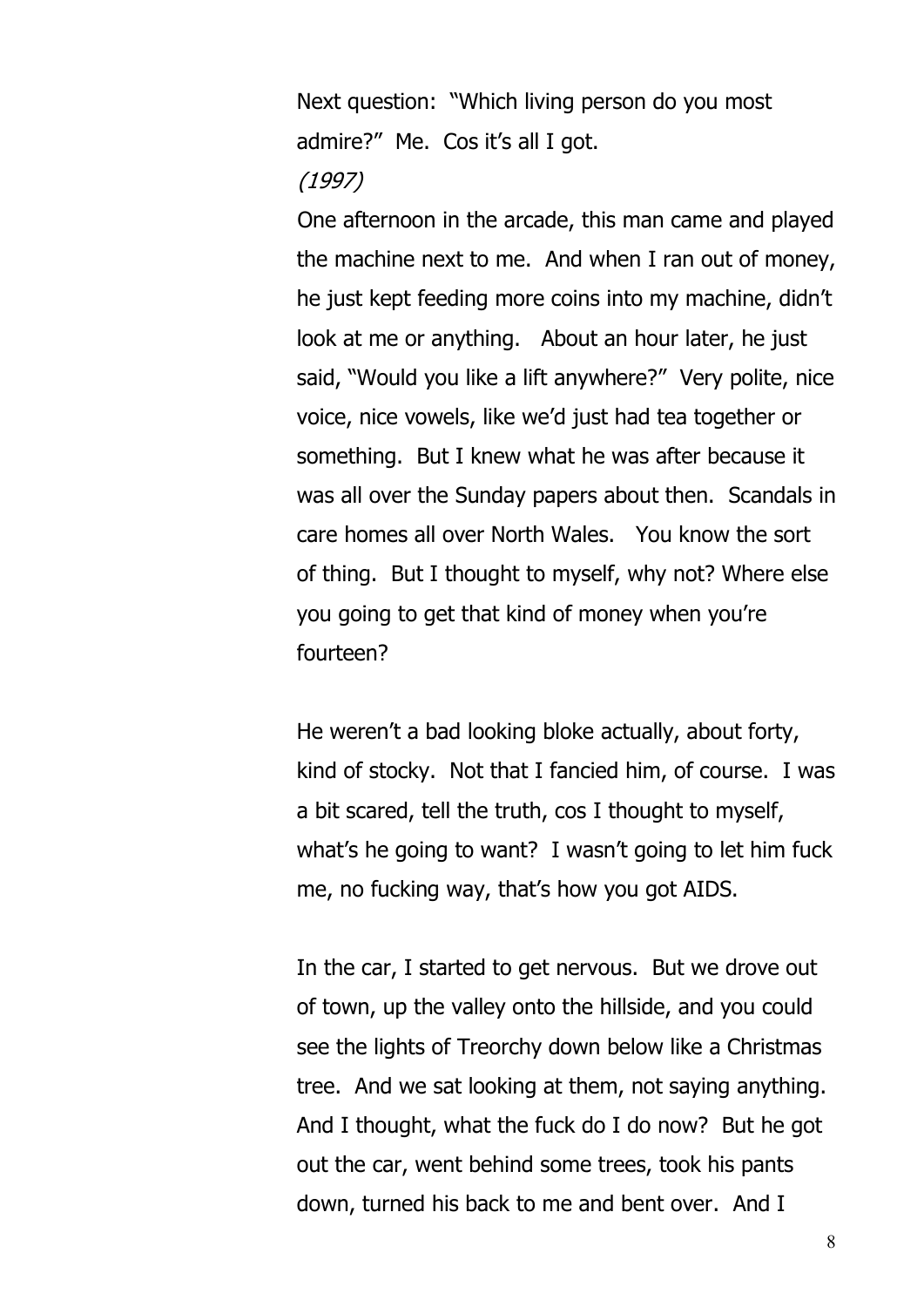thought, well, you don't catch anything if you're the one Doing It, do you?

Afterwards, he became a bit of a regular. I used to meet him in the car park of the Stag Hotel. Sometimes he took me to Cardiff, to the Kings Cross - they never asked my age. Later, I used to go in on the train. Only two quid return. I still had a kid's pass, see – under 15.

#### 1998

People say it's all sad and dangerous and these dirty old blokes can't get it anywhere else or they just want to strangle you, or something, but my regulars were OK. I'd hang around on Caroline Street till a punter came along. Caroline Street! Just say the name and I can smell the fish and chips. Best chips in the world, Caroline Street.

Course I did get the odd nutter, and yeah, once I did need a few stitches at A & E at the University Hospital, but it weren't nothing serious. That's the way it goes. Sometimes life just falls that way, not even Cherries. But it beats shoplifting any day. I used to turn a hundred and twenty for giving them one without a rubber.

#### **Sound: T7. ("Bad" 2. S takes belt off.)**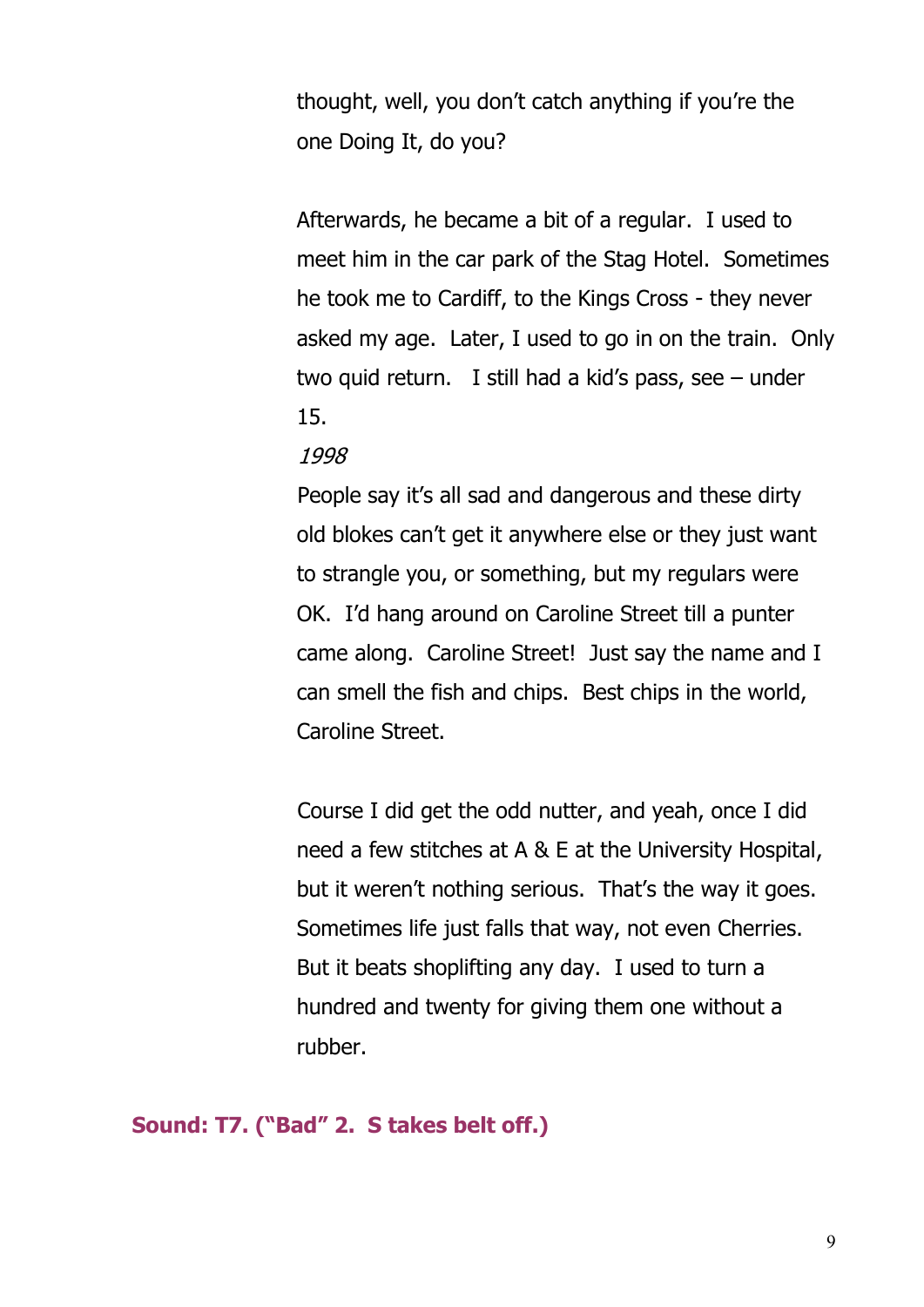(1998) Of course, I got caught. Not what you think, though. Stealing a car. But I never did. I got to tell the truth, there was this punter and he'd driven me down North Road past the University in this really flash Mercedes. We were going to find some lay-by he knew on the bypass, on Eastern Avenue, and he stops off at a 7-11 cos he wants to get some cigarettes, and he leaves me in the car. I can see there's a bit of a queue in the shop, and I'm wondering what it feels like to drive a big Merc, so I get behind the wheel, and before I know it, there's this copper leaning in the window, saying "Is this your car, sir?" all sarcastic, like. Of course, he only did it cos I was black.

> So what's my punter going to do? He's a married man. Politician – English. Got a holiday home in the Brecon Beacons. On the telly a lot - thought I recognised him. He comes out of the shop, takes one look, panics, and belts off to the nearest police station to report his car stolen. And who they going to believe, me, or some posh white bastard?

> Three months in a Young Offenders. Stoke Heath, over the English border. Cos the "victim" was known to be tough on crime and the judge wasn't going to argue with him, was he? All in it together, aren't they?

They say borstal toughens you up, and they're right. Up every morning at six and doing PE. That's where I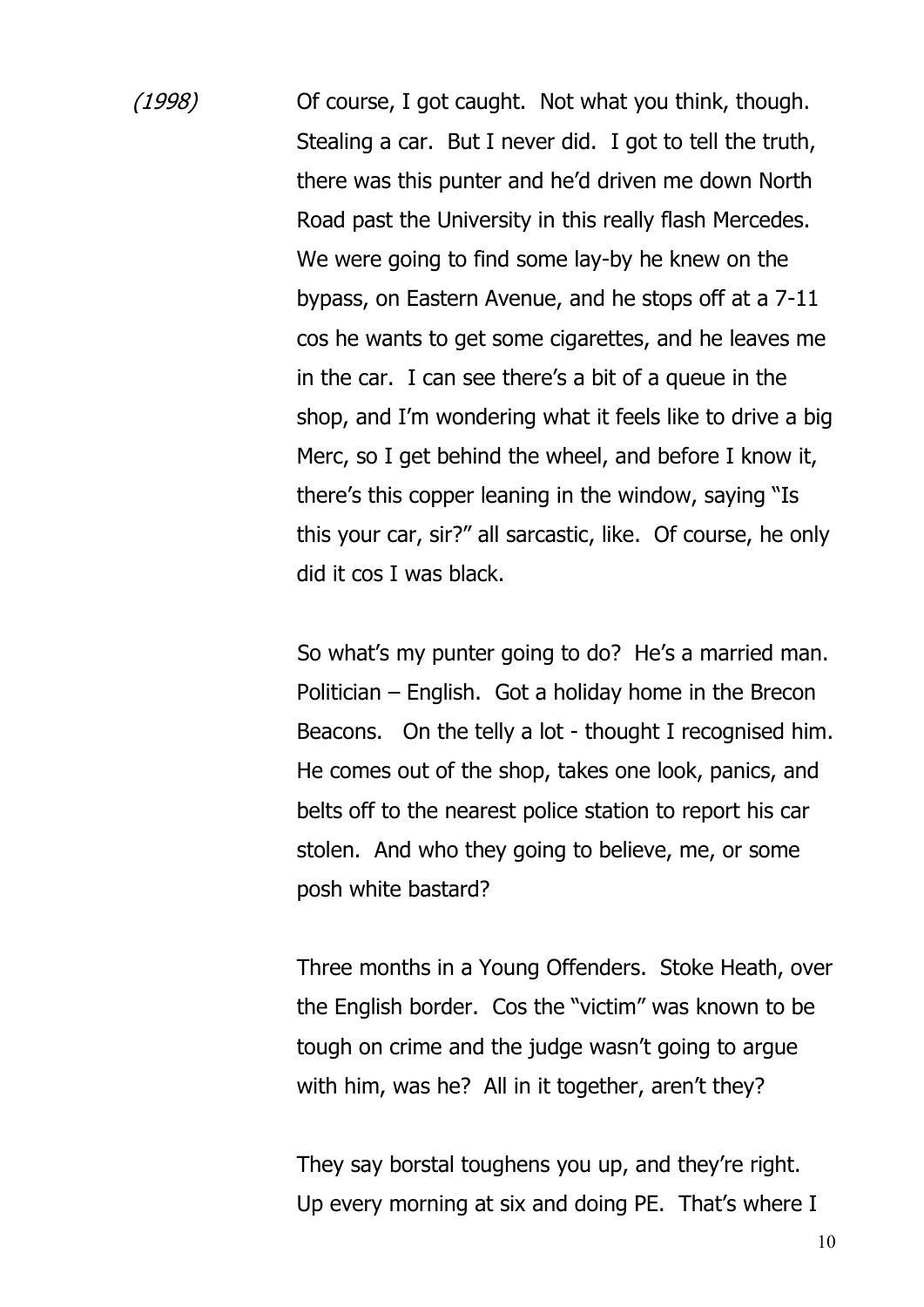started to get some muscle. Anyone asks me how they can get a body like mine, I tell them, take to a life of crime and go to prison.

Then after PE, we had to lay our kit out for inspection. "Ready for inspection, Sir!" – always had to call the Screws "Sir". It was as bad as being in the army  $-$  no, worse. Cos at least you got paid in the army.

And then there was so-called "training and rehabilitation". Drilling holes in bits of metal. You can even get a certificate for crummy window cleaning. But mostly they teach you how to know your place.

# **Sound: T8. ("Bad" 3. S takes trousers off)**

Christian knew his place, which was at the bottom of the heap. He was from Bristol, drifted to Cardiff cos the drugs were cheaper. He was this tiny skinny Irish bloke, huge Irish family, last one of ten and always put upon, and I met him in the showers. He came in about three weeks after me. Burglary, see. He done a lot of it cos he could squeeze through bathroom windows.

First day in, they shave off all your hair and make you get in the showers with all the others, and they give you this anti-lice shampoo so everyone else can take the piss out of you.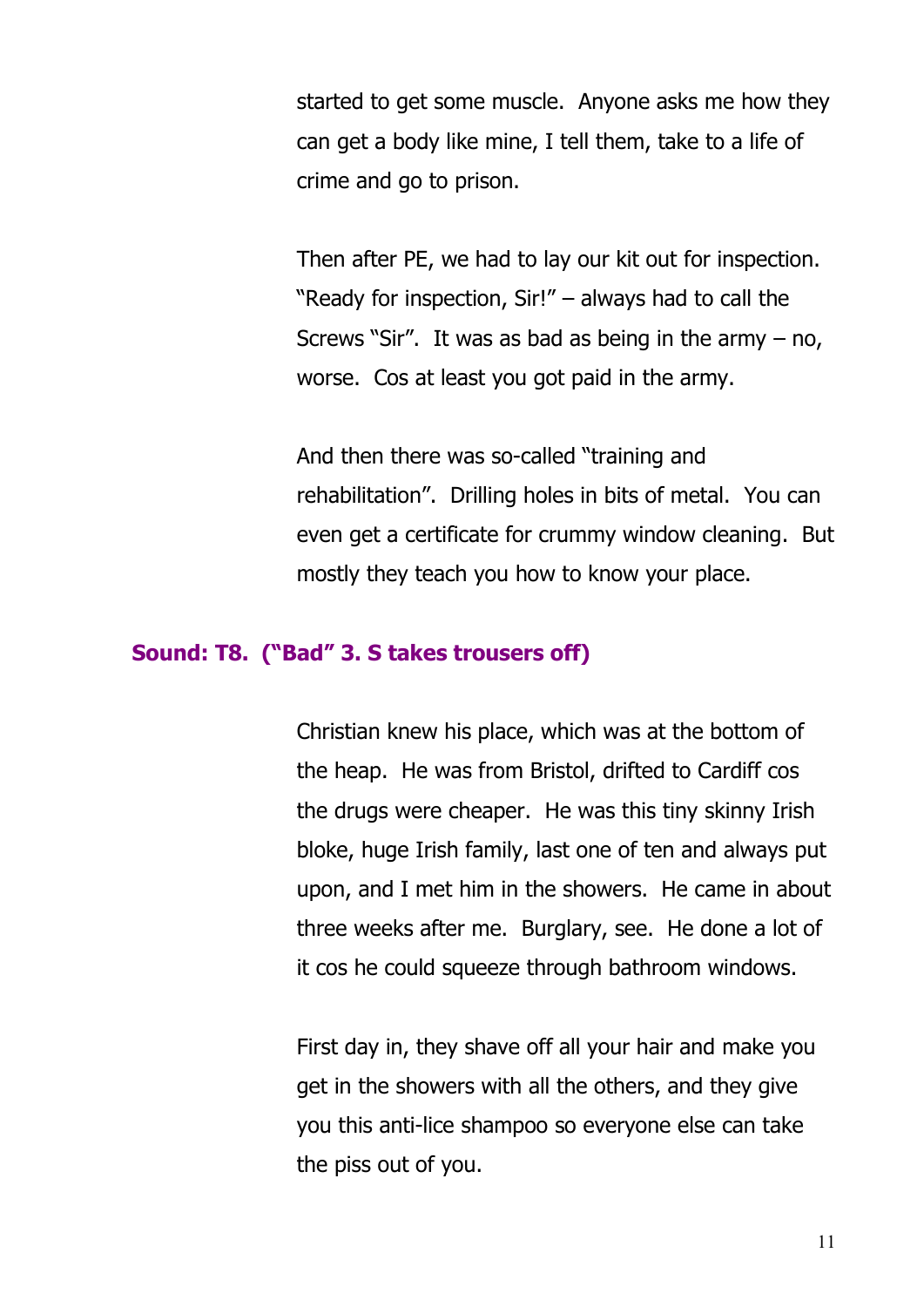So we're all standing round Christian and he's shrinking away cos the water's so cold, and we're surrounding him and pushing him in under the water and he's letting out these really high, girlie screams. Just asking for it, he was.

And somehow he slips and falls, cos the tiles are dead slippery. But he grabs my arm  $-$ 

and I couldn't help but steady him, kind of instinct, and he looks at me with these big green eyes. And it was like time froze, and a shock went through me. I said, "OK, that's enough,", to the others.

Most of them stopped, but Frazer – he was the Borstal Daddy at the time  $-$  ignored me, so I smashed his head against the tiles. That took care of that, though I did two weeks solitary in a strip cell for it. No windows, no light, no furniture, nothing. Fucking screws….

Christian was always following me around after that. I kept telling him to fuck off but I couldn't shake him. The other guys was convinced we was both homos. I had a couple of fights over it, and that got me a few more months on my sentence, when I cracked someone's head open for calling me queer.

# **Sound: T9. ("Fighter".)**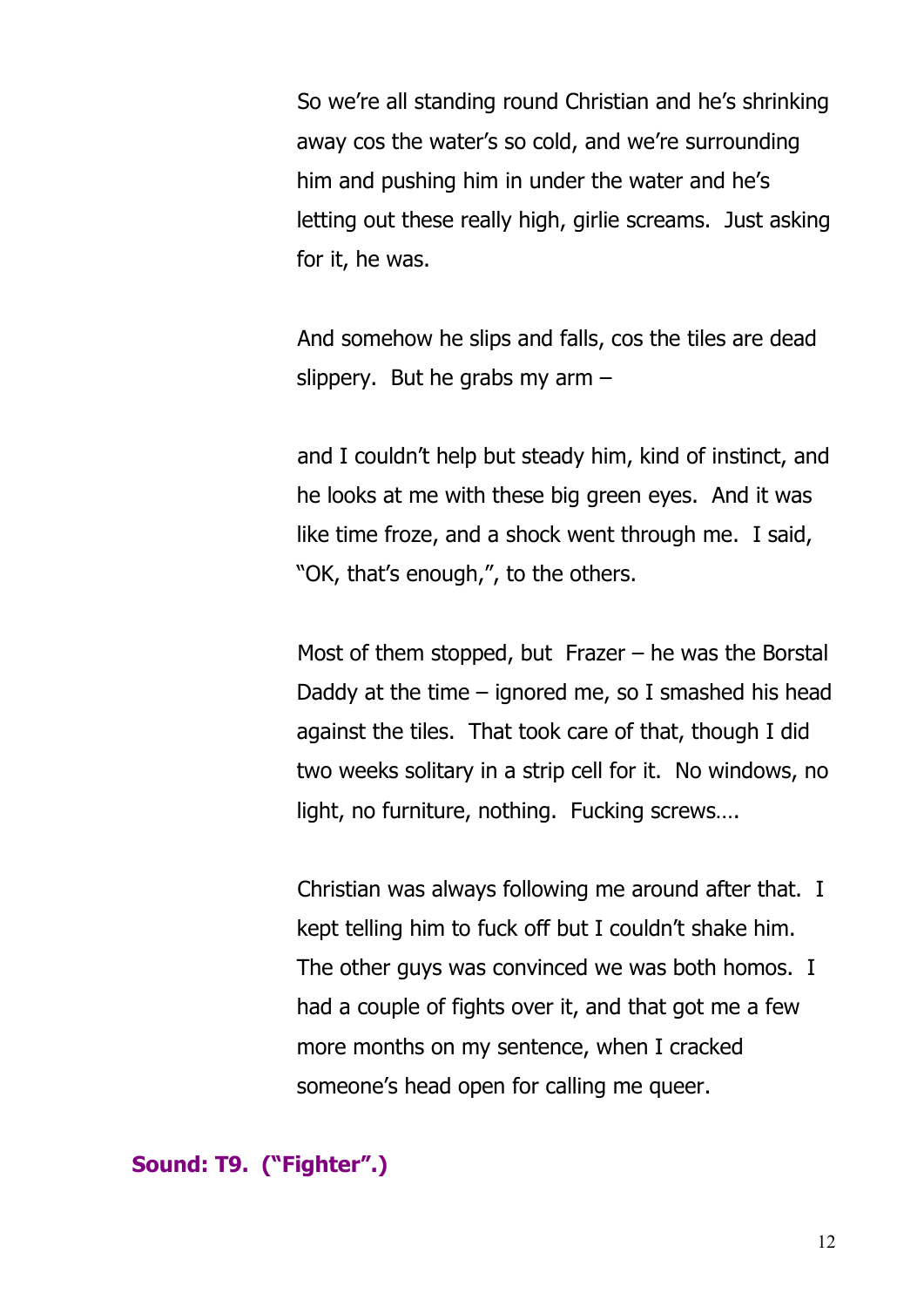(1999) When I got out of Stoke Heath, at least I had a bit of a body on me. All that exercise. Plus of course a certificate to show I could clean windows. But I thought to myself, do I want to hang around Cardiff cleaning windows, or do I want to see a bit of the world? No contest. So I joined the army. Boy soldier. Infantry, four years minimum. Royal Welch.

> And bugger me if I wasn't on training at Catterick six months later, when who should show up but Christian. He'd only fucking followed me into the army, hadn't he?

# **Sound: T10. ("Hero". S takes boots off)**

(2004) So there we are in Al Basrah. I was a corporal by then, just turned 21. I could have left, cos I'd done my four years, but I still went for the old adventure bollocks cos I was too young to have done any fighting. And Christian was in my Platoon, so that was OK. It was like he was my good luck charm.

> So there we was, patrolling the old quarter of Basra, not far from the ruins of that police station where we'd rescued those undercover guys. We weren't very popular at that moment, I can tell you. Then this kid comes round the corner, running and beckoning. "Come quickly," he says. "My grandmother, she kicked by donkey." And I think, is it a trap? And I look at this kid, can't be more than eight years old, big brown eyes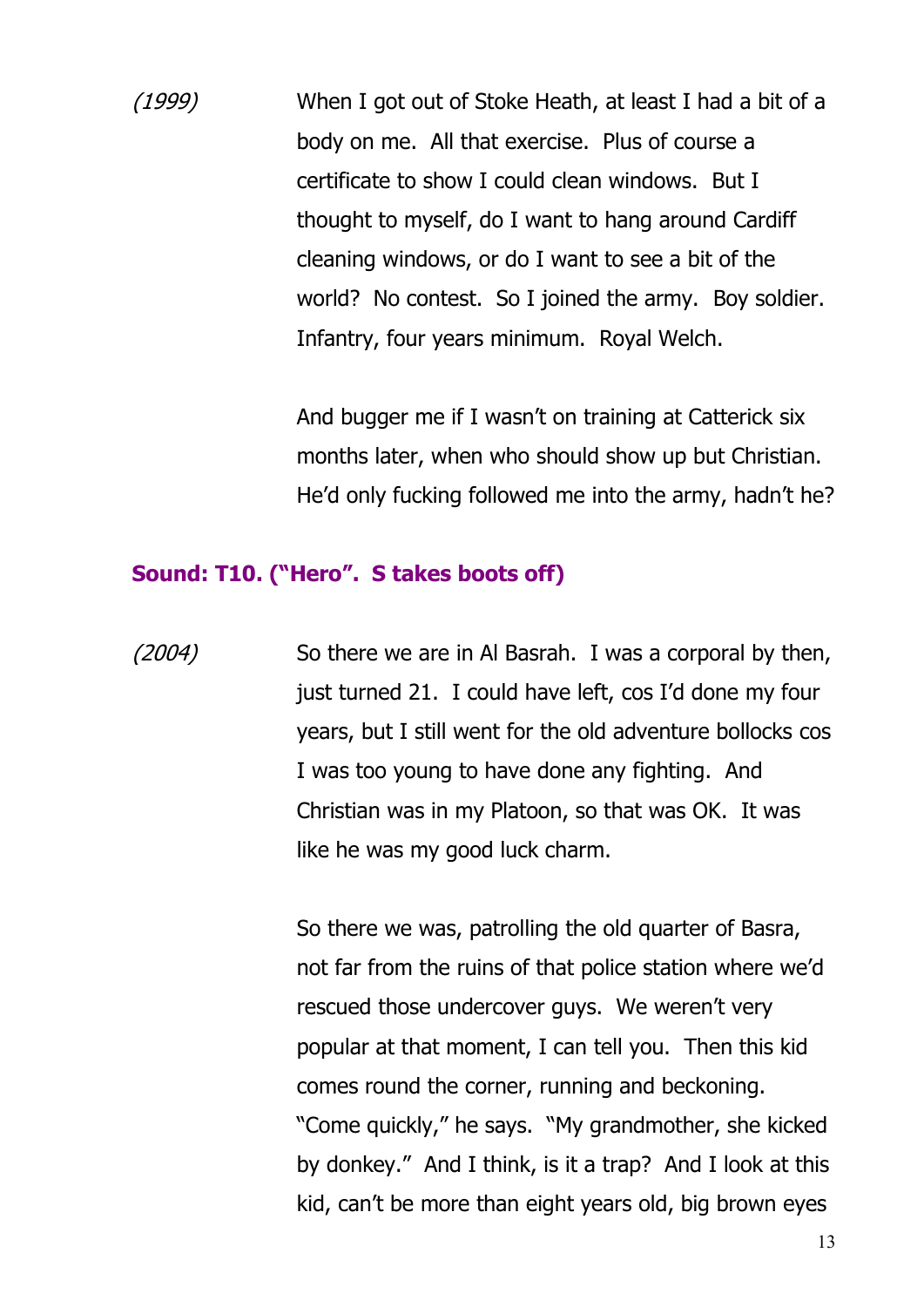like so innocent and so worried, and Christian says, "Shall we go see, Corp?" So him and his mate goes down this side alley, and we cover him from the main road. Next thing we know there's two  $-$  three  $-$  shots and they're both lying on the ground, and that sweet little innocent kid is jumping up and down and laughing and shaking his fist and shouting something about Allah and the Mahdi Army. Course, he disappears into a courtyard before we can grab him.

We ran across the kid again later, after we'd got Christian back to the military hospital. Went out on patrol through the bazaar, just saw him, pure luck. Took him down by the Shatt al' Arab and held his head under water for three minutes at a time. Then we strung him up under the railway bridge. Stripped him stark naked, tied him up and gagged him, shoved a whistle up his arse. "Blow that if you need help," I said. And we left him there, swinging in the heat of the midday sun. Hundred and fifteen degrees it was. You know, I'm not proud of myself, but we couldn't think of anything else to do. We couldn't shoot the little fucker, could we? Though God knows I was tempted.

# **Sound: T11 ("Hero" 2.)**

(2005) I couldn't stay on with the Warriors any more. Six years was enough. It wasn't the same without Christian. Soon as he'd left hospital he'd got a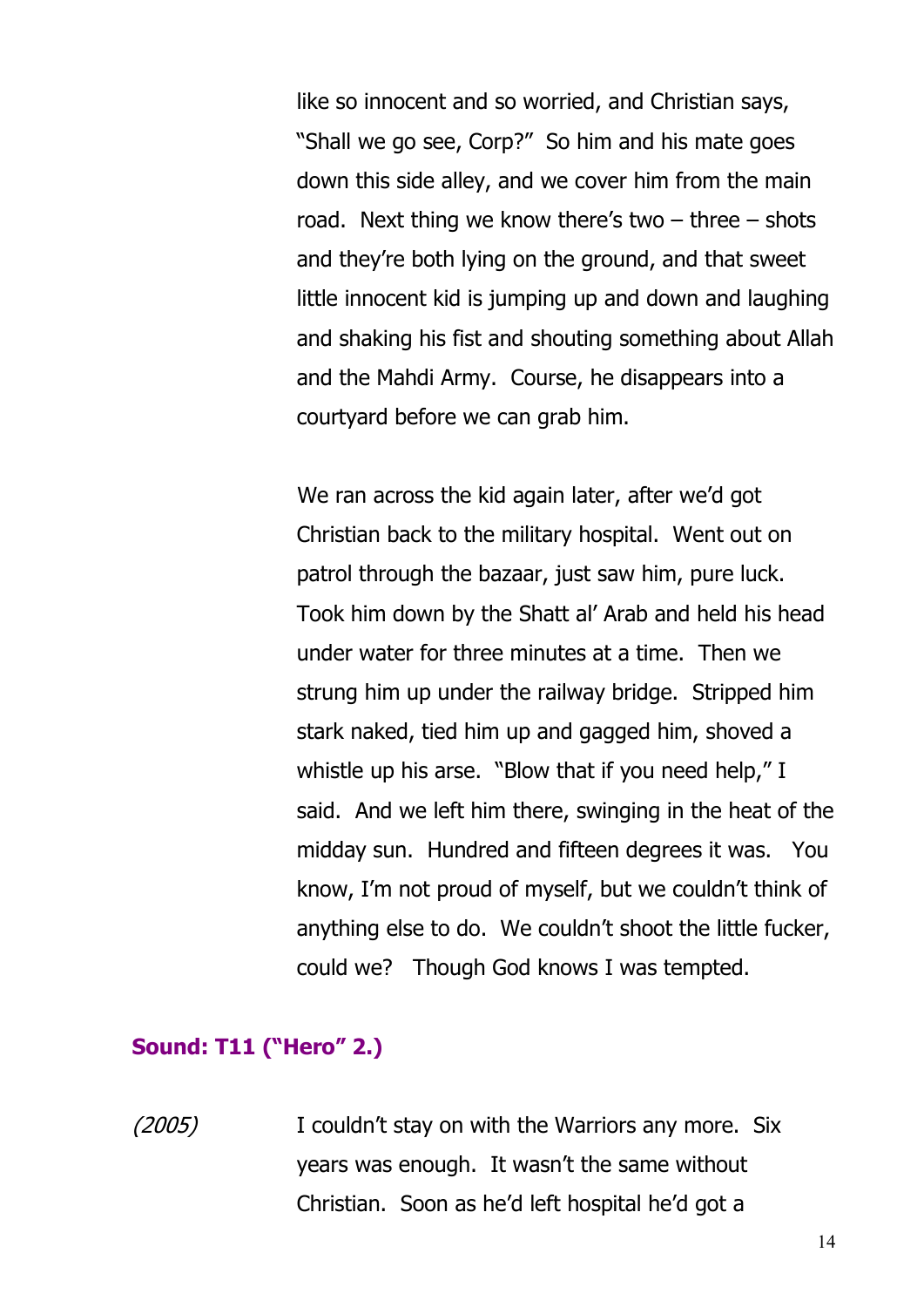discharge from the Army, with a commendation for bravery, a campaign medal, a miserable 10K severance, and no pension cos the Army said he wasn't disabled. Christian didn't fight it, and no-one else stood up for him.

They'd put a metal plate in Christian's head. He didn't look any different, and he tried to make a joke of it. Said if he blew his nose he could get Radio One. But he kept having these nightmares, and these headaches. So what's he to do but collect his benefits and sit around staring at the walls all day. Home fit for heroes? Don't you believe it, bruv. No-one wants to give you a job, they all think you're a psycho. And I got to tell the truth, sometimes they're right.

He couldn't hold down a job, I couldn't settle to anything. All my severance pay went on the arcades. So we used to rumble old queens from Clapham Common, Christian and me. Of course, I was only turning the tricks for the money. I wasn't really queer. And Christian was just a mate, wasn't he? Wasn't he?

The queens would take me back to some posh house in Battersea or Earlsfield, and I'd make sure the door was on the latch, or a window was open, so Christian could nip in while I was fucking them and take the laptop or i-pod, or whatever. Later we'd flog it to some dodgy bloke in Brixton or Peckham, and divvy up the money.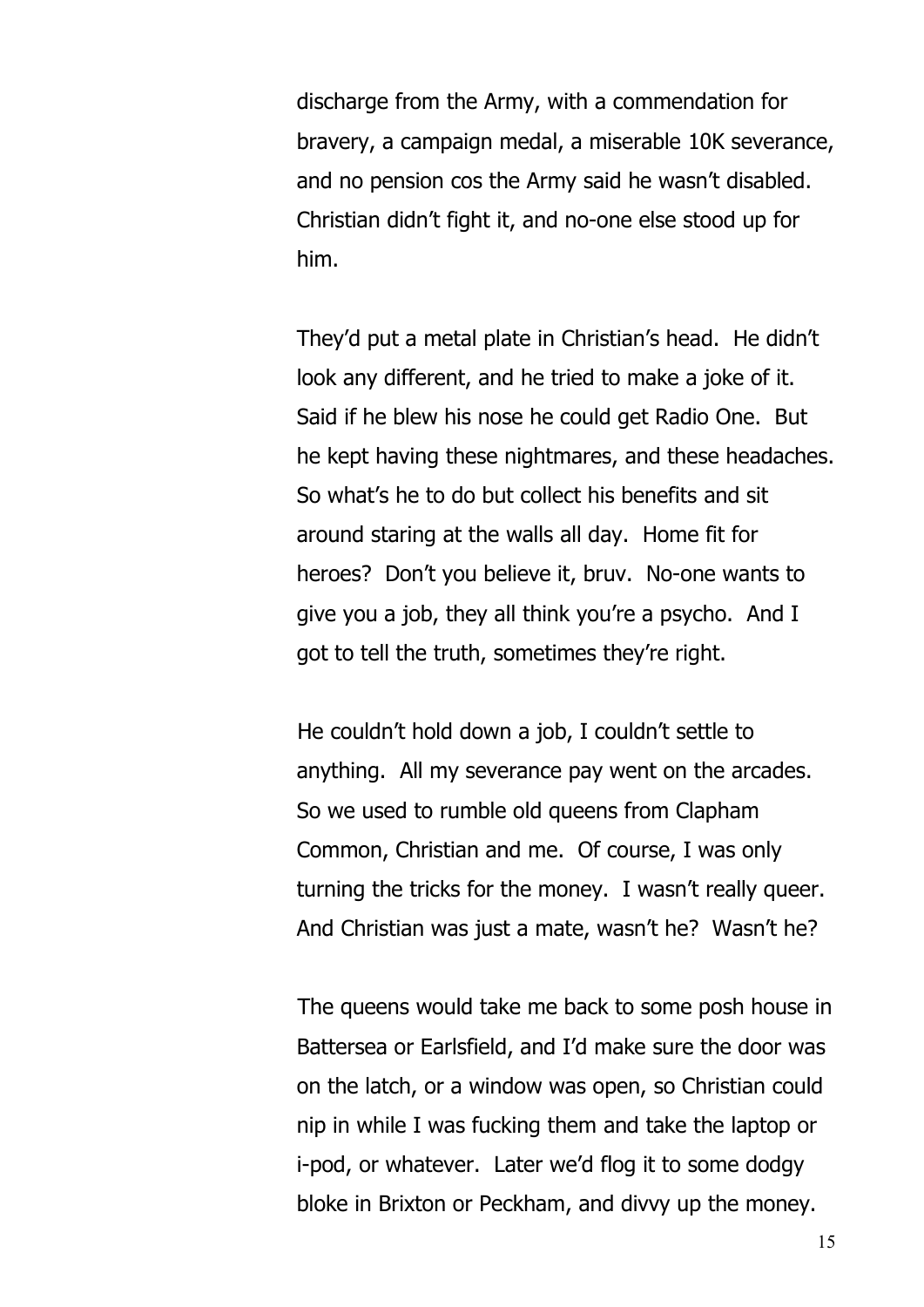Christian'd mostly spend his on his cars, he loved cars, always doing them up, he was. And on a bit of skunk of course, or some crack, for the pains in his head. And me? Course, I went down the arcade.

# **Sound: T12. ("One Night Only" 2.)**

**(Routine)** I can't stop thinking about that celebrity interview. "When and where were you happiest?" One night after I'd had this punter, and Christian had done the business downstairs, we met up later at this Rasta squat in Kennington. He'd lifted this big carriage clock he thought might be worth a few quid, and I was laying into him cos I could see it was shite, and I'd seen a fucking state-of-the-art camcorder in the house that he could have had. I was being all mouthy, and Christian opened up the back of the clock, and there was this fucking great wad of notes. Three grand, in fifties.

> So I went down the offie and I bought two of the best bottles of Champagne they had, vintage they was, cost us eighty-four quid.

## **(Sound: T13. "Lee Scratch Perry". Background for rasta squat.)**

And we sat out the back, in the garden of this squat, full of dope plants and bits of old cookers, and we drank champagne from the bottle, and planned how the money was going to change our lives. We'd get a flat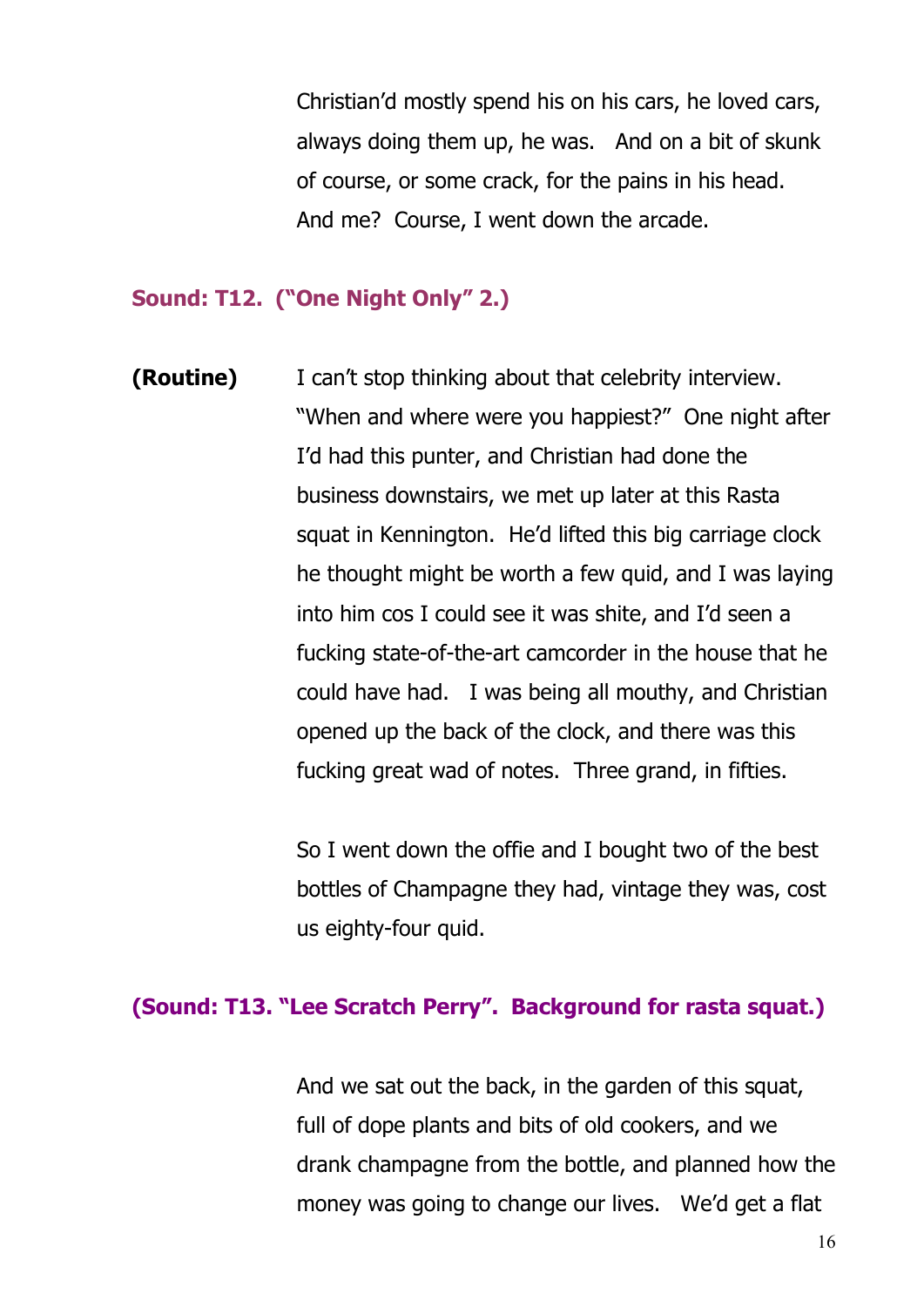together, we'd both straighten ourselves out. Christian would start a garage, and  $I'd$  – well, that bit wasn't quite clear – but we sat there in the garden, and we looked at the sky, with Lee "Scratch" Perry in the background, and we saw – possibilities. **(Fade T13)**

But it was only three grand we'd found. And anyway, while we were swigging the champagne, someone else in the squat nicked the rest of the money.

#### **Sound: T14 "Fuck you like an animal"**

Ok, so it's baby oil time. Which of you wants to rub baby oil into my smooth gorgeous body? Feel the muscles. Stroke the skin. Don't be shy, it's your big moment. All those of you who came in just to see me tonight…. There's got to be one brave soul. I won't bite you…. Take a chance….

# **(He brings up a member of the audience, gets him – must be male - to rub in the baby oil. While he is doing so:)**

You seen our brave boys on the TV, you've had your wet dreams about them with their big pecs and biceps and their big guns. Show you who's boss, order you about…. That's how you like it, innit?

# **(Takes back oil and hands the punter back into the audience:)**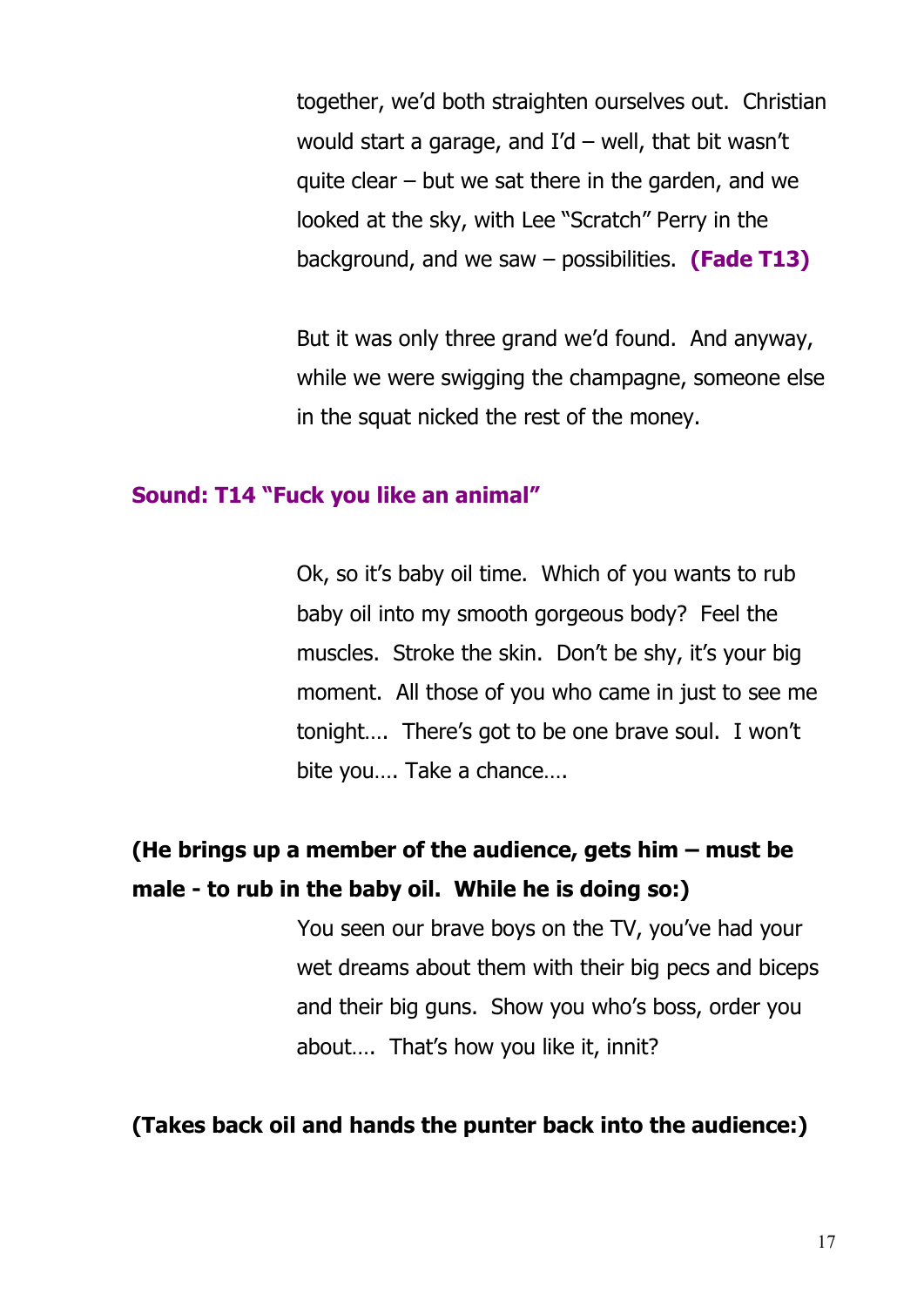Thank you very much, sir. Give him a big round for being such a sport.

### **Fade Sound T14**

(2007) I'll never forget the first time I did a strip onstage. It was Amateur Night at the "White Swan". Hundred quid prize. I'd lost the Clapham squat and I was sleeping anywhere I could find - doorways sometimes, hostels if I couldn't find a punter for all night. That winter it was so cold, I'd sometimes go with blokes just to get a bit of warmth. I couldn't even stay with Christian cos he was inside again. Armed robbery this time – feeding Mr Crack he was by then.

> The contestant who was stripping was really fat, and he couldn't move for peanuts. You couldn't even see his dick in all the folds of fat. And I said to myself, "You can do better than that…" So I went in for it.

Funny how scared I was. I mean, I'd been selling sex for years, you'd think I would have been up for anything.

But the thought of being under those lights, with all those eyes…. But once I was up there, and the music started, well…. That's the secret. Concentrate on the music. Forget everything else….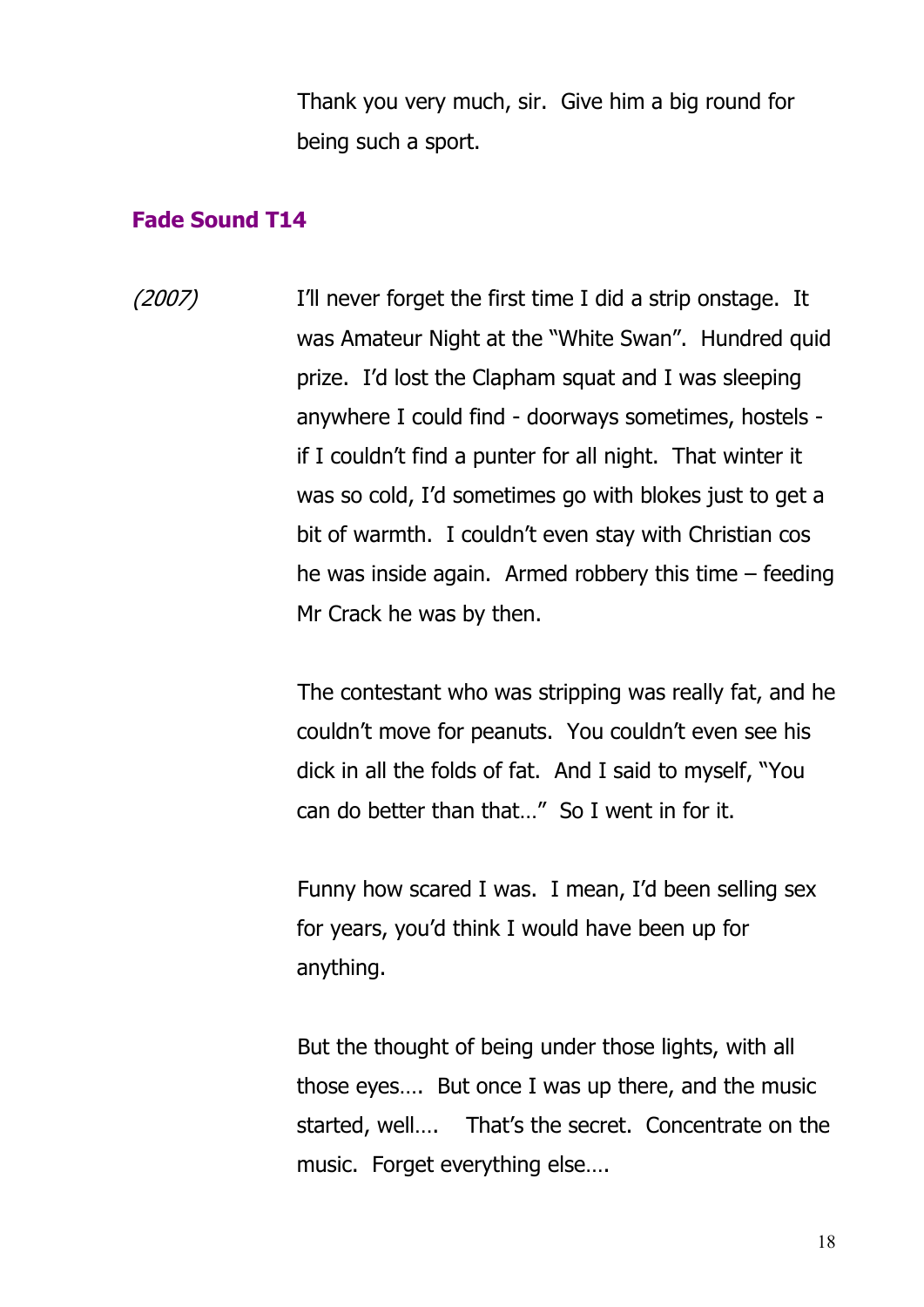# **Sound: T15. ("Fighter" 2. S takes trunks off.)**

I didn't win the strip contest, because it was fixed, a shoe-in for someone the landlord fancied. But I came second, fifty quid, not bad.

Next punter I had, I put twenty quid on my Pay-As-You-Go, started to ring round the pubs. Once I found out how much they were paying the regular strippers I offered to do it for twenty quid less. That's the way to play the system.

# **Sound: T16. ("Bring Me to Life" 3. S Removes g-string and gets flag.)**

(2007) First paid gig I got, I was so excited, I went round to tell Christian. He'd got parole, on account of his war record. He'd got a different flat, on the Aylesbury Estate off the Old Kent Road – Winslow Block – sublet from a friend of a mate. Sixth floor. Lift wasn't working, of course, and there was all these needles in the stairwell. It was the first time I'd been to see him there, so it was a bit of a job to find him, but eventually I got to his front door. It was just hanging off its hinges. The lock had been smashed in. It felt just like in Al Basrah. I mean, anyone could have been in there.

> I pushed the door open. Slowly. I was scared shitless. **(He crawls in)** Christian? Christian?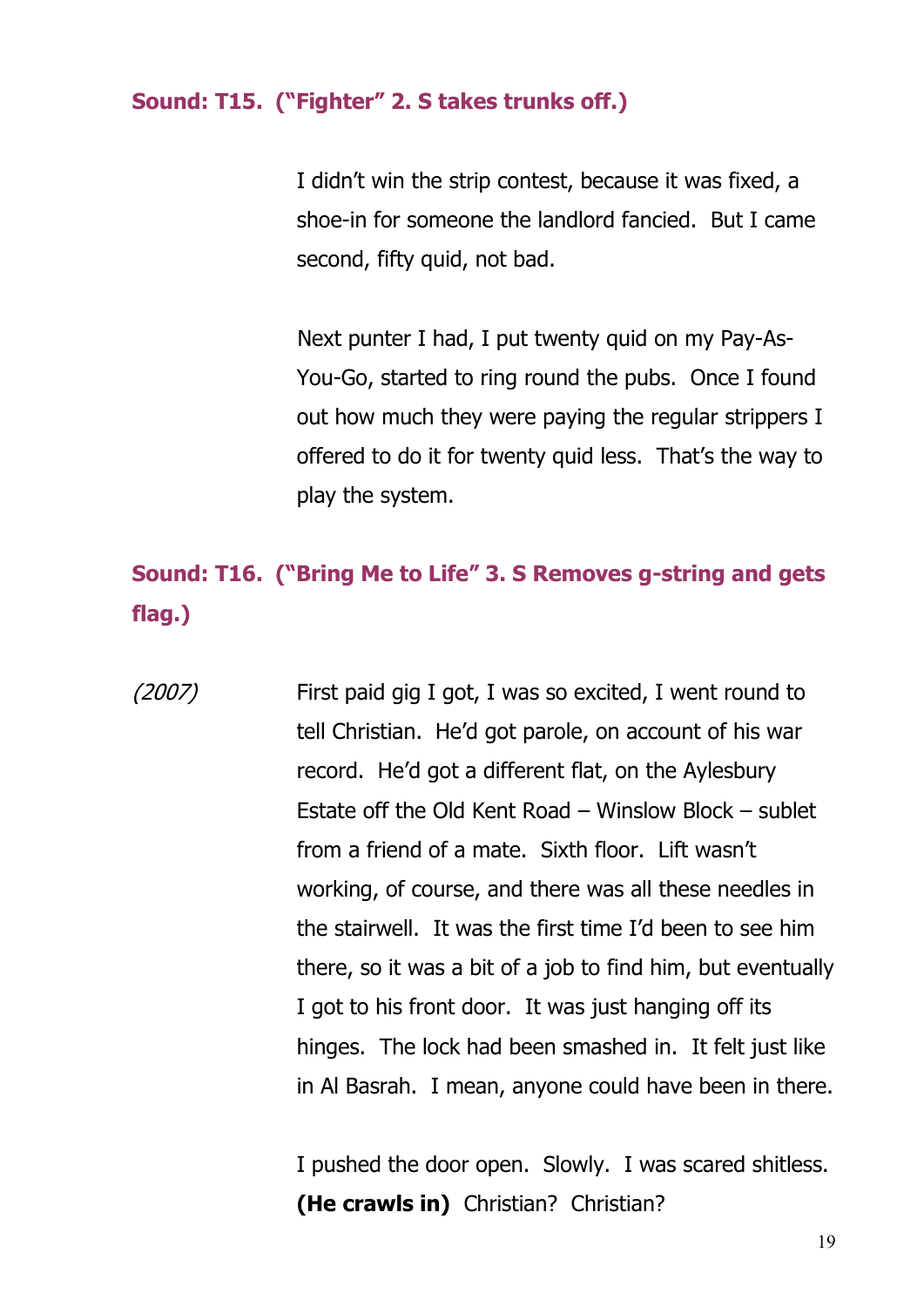He was lying on the floor with his head on the sofa. Someone had put a cushion over his face to deaden the noise of the gun. There were scorch marks on it. And they'd fired three shots.

# **Sound: T17. "Watch out + 3 explosions)**

# **(He thrusts three times.)**

Most of the top of his head was blown off, cos the shot came from so close. His brain was all over the sofa. It had dried. It looked like cat food. The metal plate that had been in the back of his head was dug into the arm of the sofa. Not much blood. Very dead. God knows how long he'd been there. It's not fucking fair. Survives three tours of Iraq, then cops it from some gangsta in London.

I held his hand, which was a pretty stupid thing to do, cos how was he to know? And then I started to cry. Cos Christian, well, he wasn't much, but he was my mate and this country had never given him any sort of chance, like it never give me any sort of chance, and if he hadn't tried to better himself in the army, and if he hadn't tried to help that cute kid in Al Basrah and got a bullet in his skull, and if the army had looked after him after he came out, and if he'd been able to say he was gay which he was, I know, or why was he always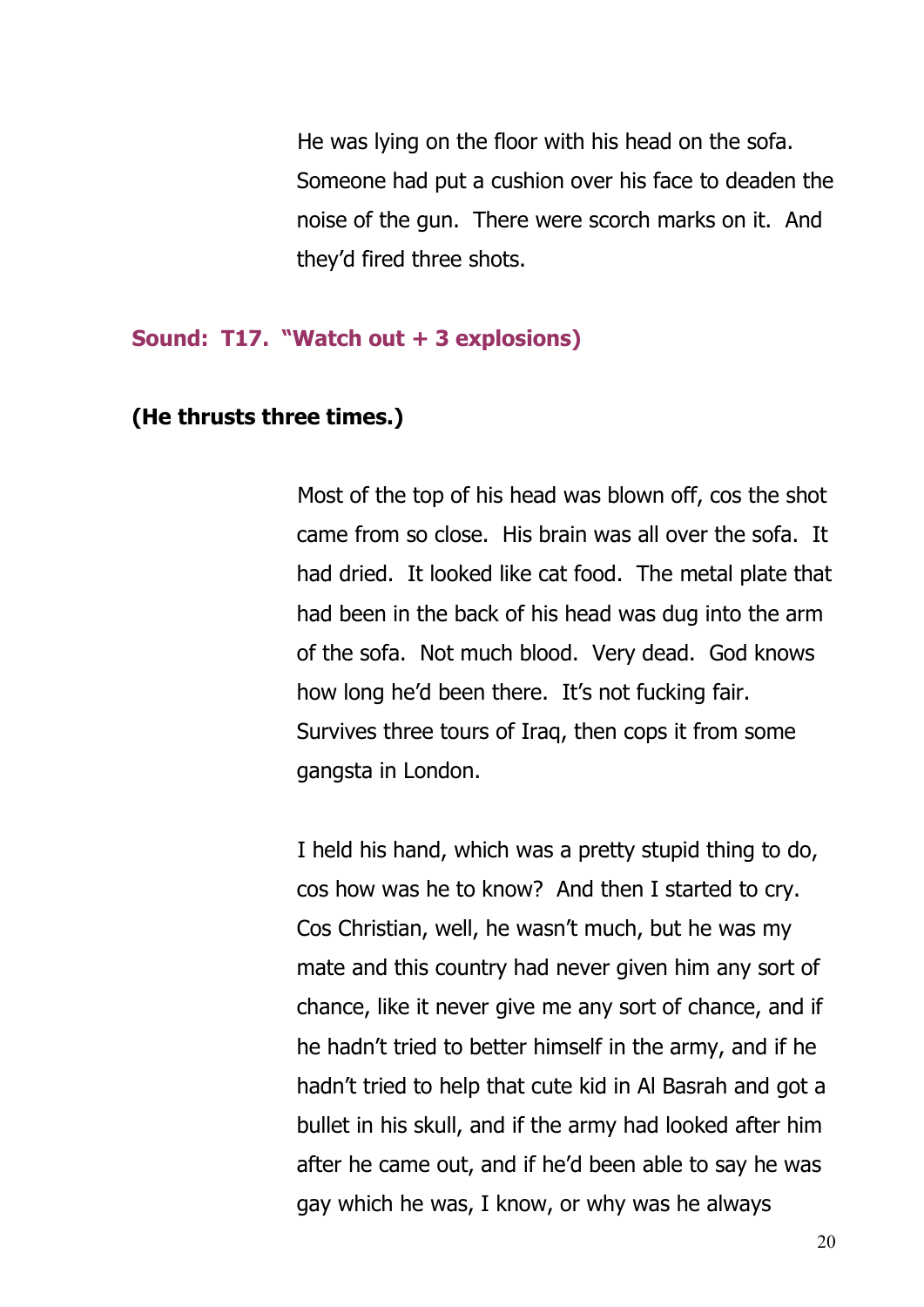following me, and anyway, nobody deserves to get blown away just cos they've stepped on someone's toes or made off with someone's wad, however fucked up they are. And I sat there and I just cried and stroked his arm. I cried because  $I - I$  loved him, I cried because he was the only person I ever loved. I cried for him, and for me too, and I cried for love. I hadn't cried since I was ten-year-old, when I lost two pounds sixty on a one-armed bandit.

I looked at that small, frail, milk-white dead body, and I thought, "That could have been me." I thought, "Where are you going to be in five year's time, mate? You haven't even got a home of your own. You're twenty-four for Chrissakes. What are you doing with your life? What would Christian want you to do?"

I thought and thought about it, long after dark, and then I realised, Fuck - I'm meant to be at the pub.

So I stepped backwards carefully out the door, wiped the door handle, made sure nobody saw me, and fucked off out of there. No-one ever come after me. I never even knew when the funeral was. Or where they took him. Where he is now.

# **Sound: T18. ("Waiting for a Hero" 2.)**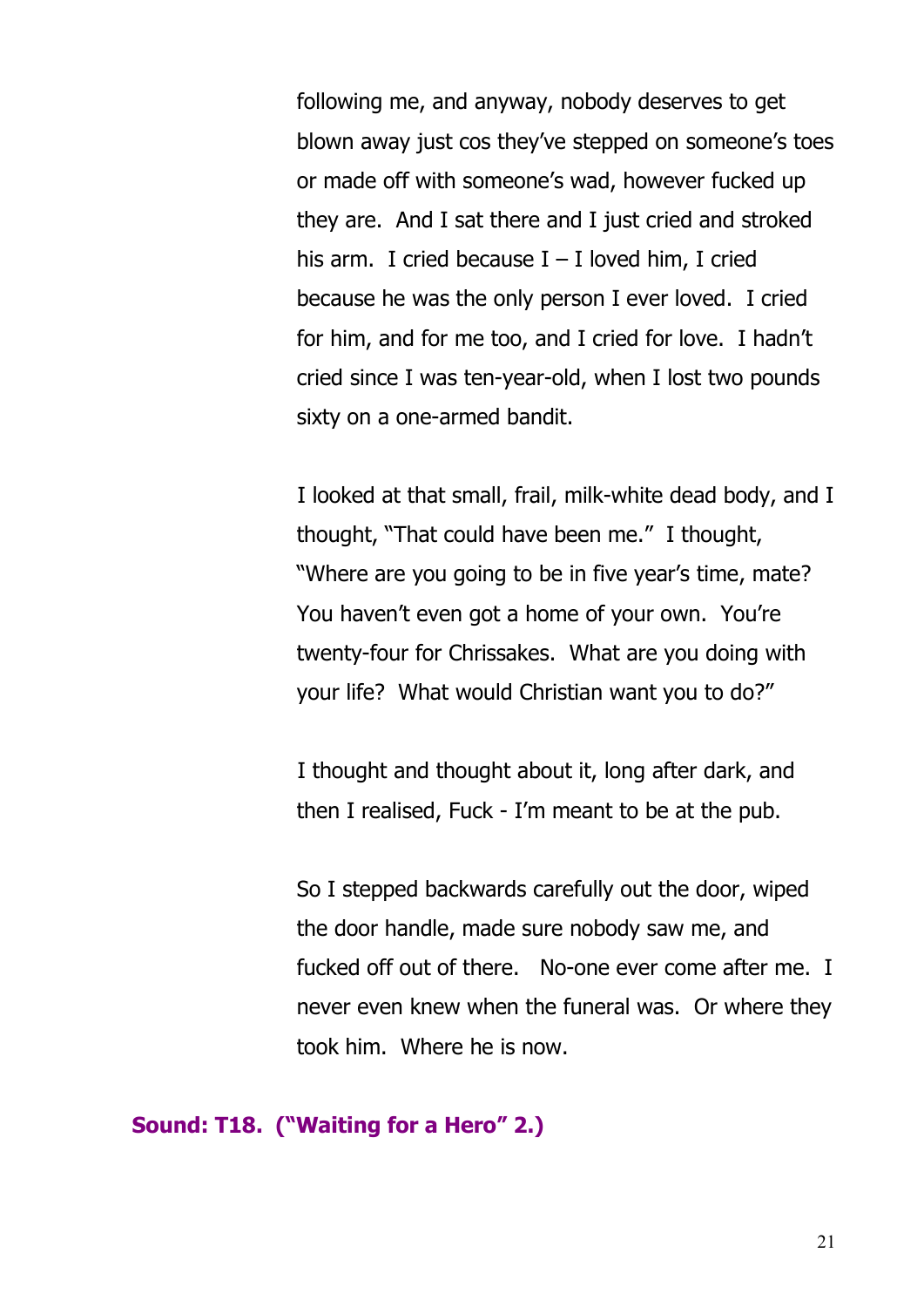I gave up the arcades, started to save a bit. I still sweat when I see one, but I walk past. Then I rang the Gay Switchboard. Got a flat share. Arthur and his boyfriend, Des. Leather queens. Arthur's in marketing. Norwood. Nice. I've been learning to cook.

"What is your favourite fantasy?" That I'm putting a meal on the table, and Christian's going to walk through the door and sit down to it. Cos - as I sat there holding Christian's hand, it suddenly all became clear, what I was. Clear as crystal and too fucking late.

I'm going to get out of stripping. It's a mug's game. Give it five years at the most. Could stretch it longer, I suppose, get a bit more leathery and pervy, but even so it can't last for ever.

"How often do you have sex?" Not often these days. Don't do the punters any more. In any case, I can't take sex seriously now.

# **Sound: T19. ("Waiting for a Hero" 3. S uses dildo.)**

Last time I went home with a man from a  $pub - no$ , not a punter, this time it was for me. He was a nice cuddly teacher type. Anyway we were doing it, in the dark and  $-$  I don't know what happened, but I could see the outline of his head on the pillow, and suddenly it wasn't his head at all, it was Christian's head, and it was blown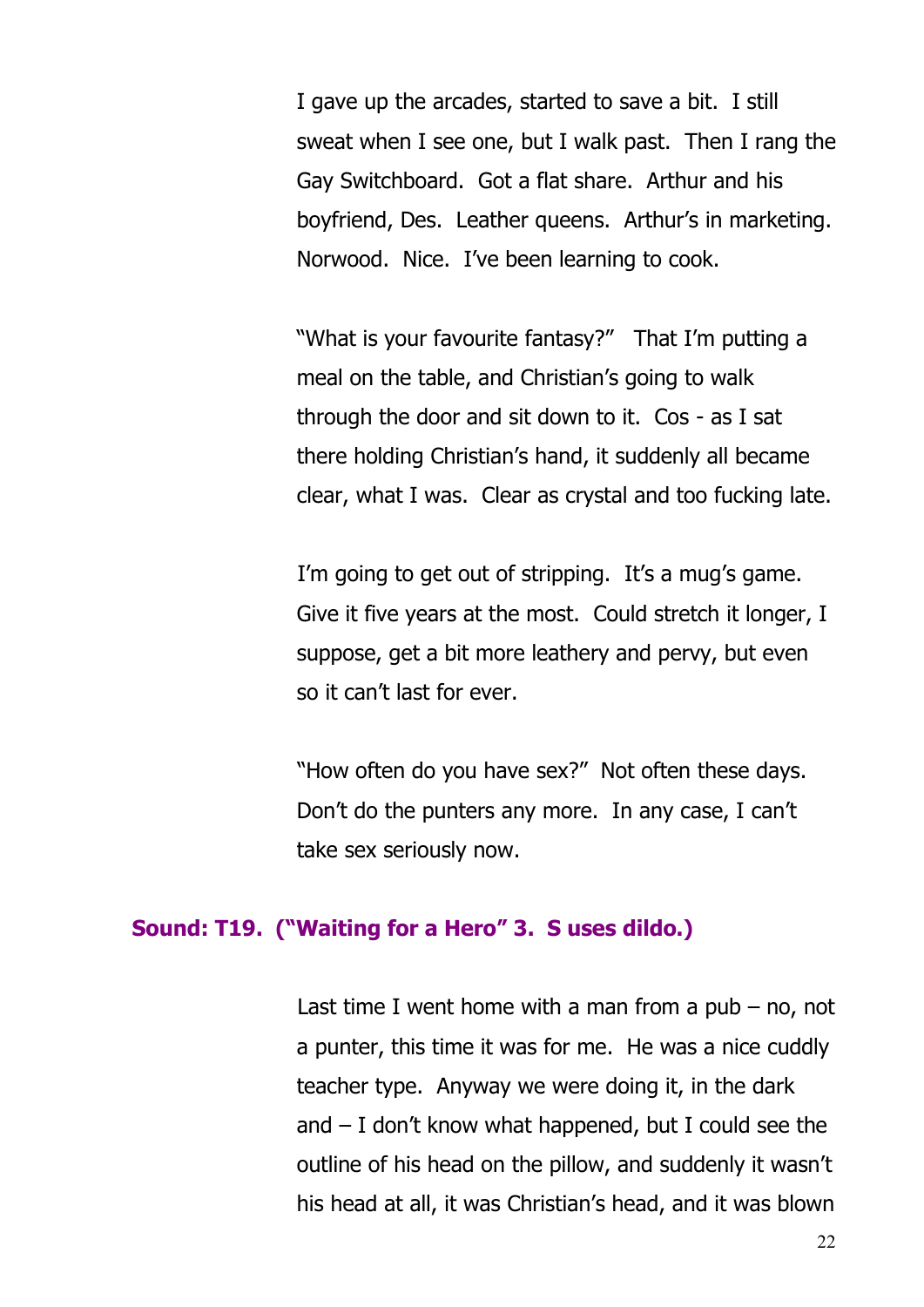away, and I felt so sick, it all just came up, and  $-$  well, the teacher was very nice about it. "Don't worry, it'll come off in the shower," he said. "Can I get you a glass of water?"

Like I said, I don't have sex much any more.

#### **Sound: T20. "Waiting for a Hero" 4. S takes flag off.**

**(Points at his dick)** There it is. My weapon, my chopper, my gun, my pork sword. Sometimes I look at it in the mirror and it doesn't seem like part of me at all. Like it was grafted on. Stick the tail on the donkey, stick the dick on the stripper.

"Have you ever said, 'I love you', and not meant it?" I have never said 'I Love You'. Period.

# **Sound: T21 ("Searching". Only naked dance.)**

I'm registered disabled. True. They know their stuff at Terrence Higgins Trust. I had Disability Living Allowance for a bit, after I got my diagnosis, but they've cut that now. But I got a good Social Worker, I go to the drop-in, I'm on the waiting list for a council flat. The system's there, so use it. Why not? Welcome to Planet Poz.